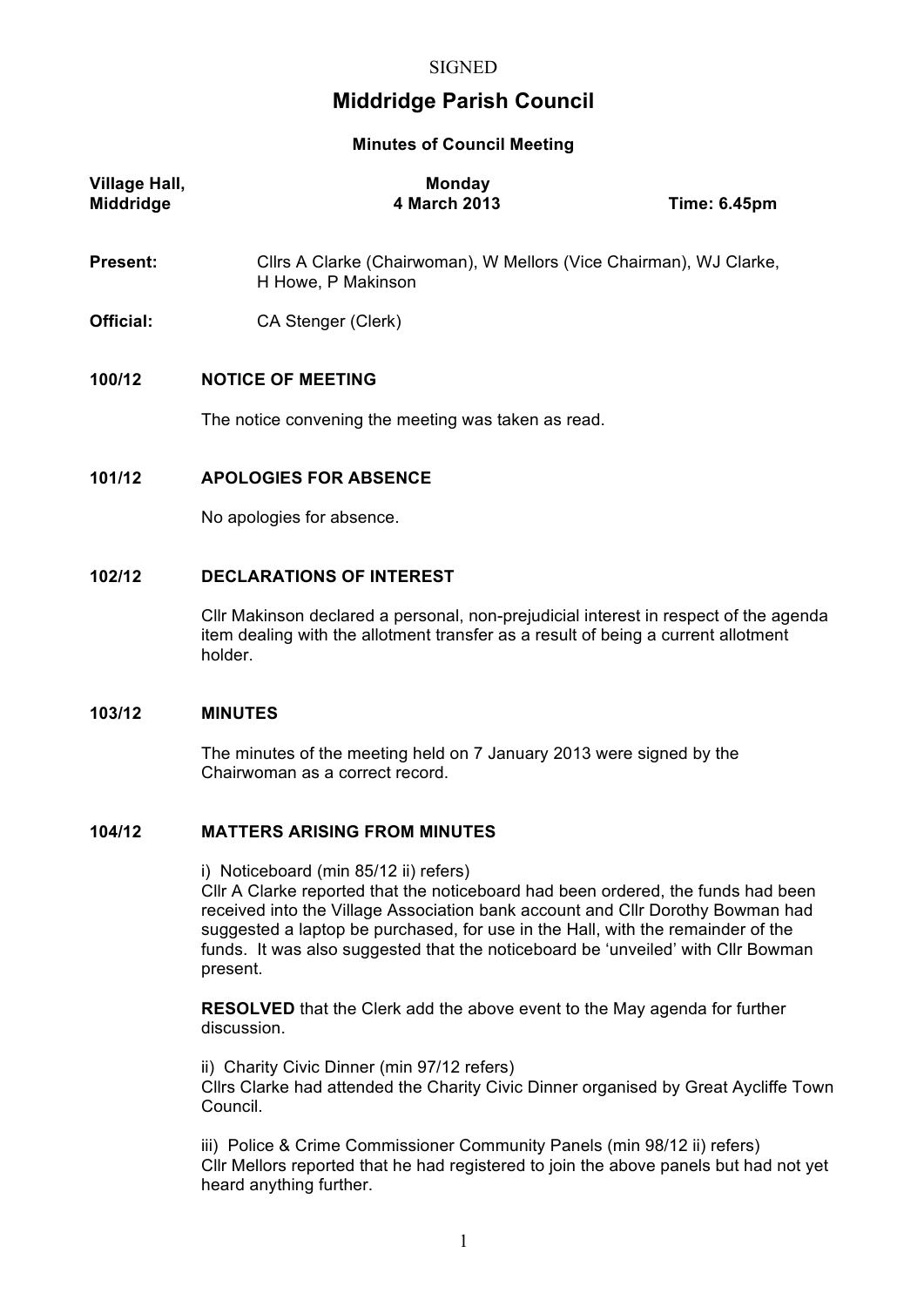#### **SIGNED**

iv) Circular Walk (98/12 iv) refers)

Cllr A Clarke and Elaine Field had walked the suggested circular route and it was agreed that it was a good, easy 6 mile route. The walk had been organised for Thursday 16 May 2013, at 10am, beginning and ending at the Village Hall, with refreshments provided in the Hall after the walk.

**RESOLVED** that the date be noted and the item added to the agenda for May.

## **105/12 ACCOUNTS FOR PAYMENT**

Members considered a schedule of Accounts for Payment.

**RESOLVED** that the following accounts be approved for payment:-

| Carol Stenger         | Clerk Wages (January - March)   | £ 280.00 |
|-----------------------|---------------------------------|----------|
| <b>HMRC</b>           | Tax liability (January - March) | £ 70.00  |
| DCC                   | Christmas tree/lights           | £ 403.20 |
| <b>CDALC</b>          | Subscription charge 2013/14     | £ 53.92  |
| Thirsk Com. Care Ass. | Payroll preparation             | £ 55.00  |

## **106/12 GROUNDS MAINTENANCE & GENERAL REPAIRS**

i) Parish Paths Maintenance The quote received for Parish Paths maintenance was considered.

**RESOLVED** that the quote be agreed and that the Clerk complete the relevant funding claim forms and send to Elaine Field.

ii) Big Spring Clean 2013

The date of Sunday 17 April was agreed for the litter pick, meeting at the Village Hall at 10am.

**RESOLVED** that the Clerk complete the necessary paperwork, organise the equipment, and display information regarding the event.

iii) Hedge Laying

The Clerk had contacted Mr Scott of Houghall College regarding hedge laying. He had requested further information by email in order to liaise with colleagues and make a decision on whether it was a viable project. There had been no reply to date.

**RESOLVED** that the Clerk contact Mr Scott further if no response is received.

### **107/12 PROPOSED DISPOSAL OF ALLOTMENTS BY DURHAM COUNTY COUNCIL, MIDDRIDGE**

Further correspondence had been received from Fiona Bullen, reiterating her previous decision.

**RESOLVED** that the Clerk write to Gerard Darby, copied to Simon Hennig and Brian Stephens, to state that, due to the potential legal and insurance implications of the access, the Parish Council would only accept transfer of the front allotment site along with the rear land.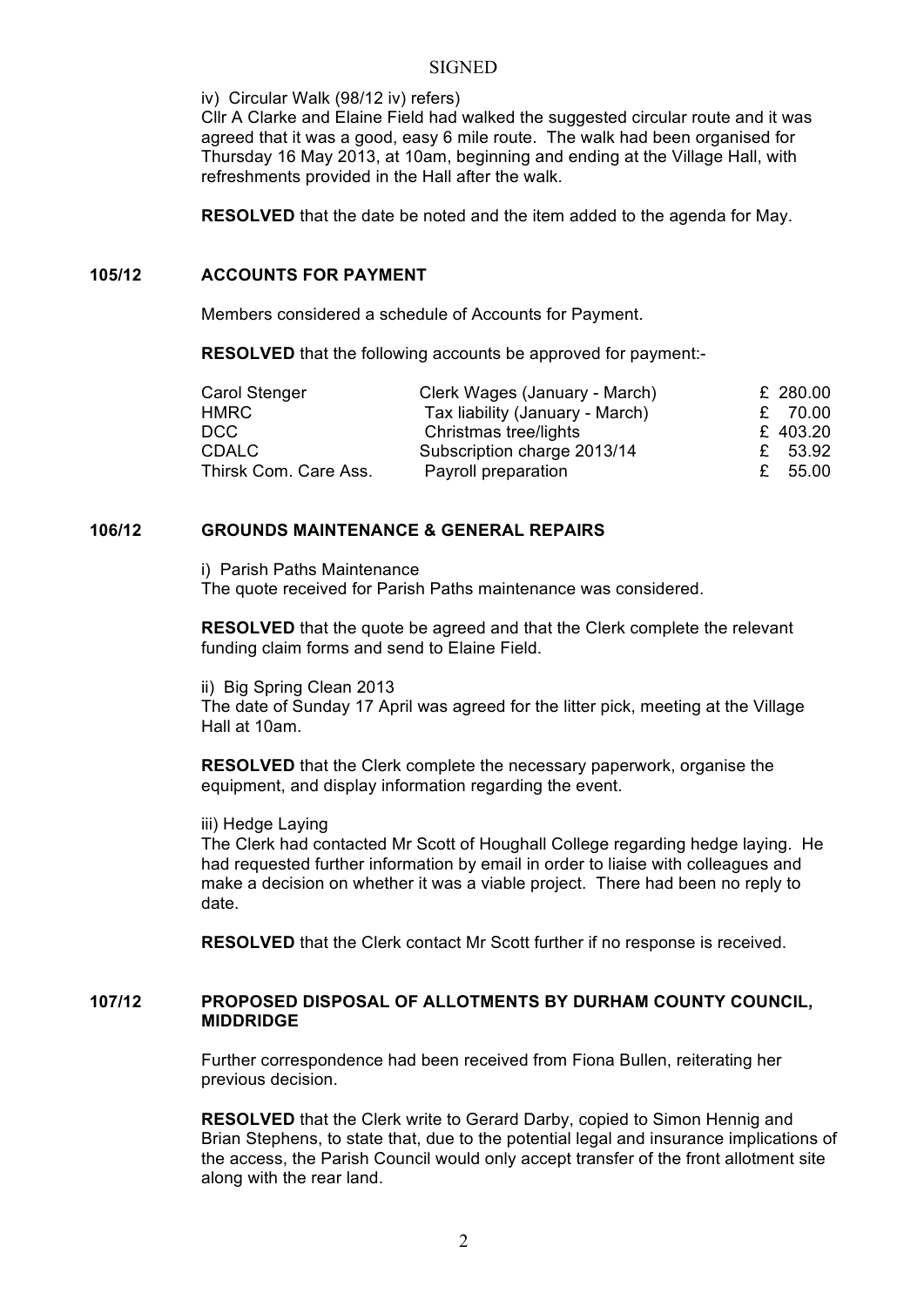# **108/12 PLANNING APPLICATIONS**

There were no new planning applications for consideration.

# **109/12 CHILDRENS' PLAY AREA**

Consideration was given to the Clerk's monthly inspection report regarding the condition of the Play Area and equipment - no issues were raised.

**RESOLVED** that the report be noted.

# **110/12 C35 NEWTON AYCLIFFE TO SHILDON ROAD-TRAFFIC CALMING**

Mr Jameson had agreed to meet with members. Inspector Hall had attended the PACT meeting and discussed the issue. Phil Wilson's office had also been in contact and stated that the issue had been noted.

**RESOLVED** that the Clerk contact Mr K Jameson to suggest suitable dates and times for a meeting.

## **111/12 NEIGHBOURHOOD PLAN**

The draft survey and letter for residents was considered.

**RESOLVED** that the survey and letter be adopted and used, after minor amendments, and the issue be added to the May agenda for further discussion.

# **112/12 ELECTIONS 2013**

The Clerk had attended the information session and received nomination packs for potential candidates, along with a timetable for events - the information was cascaded and a nomination pack given to each Councillor.

**RESOLVED** that the Clerk contact Steve Ragg to enquire about advertising of the elections.

### **113/12 G.A.T.C./MIDDRIDGE AREA ACTION PARTNERSHIP FEEDBACK**

There was no feedback to report.

# **114/12 GENERAL CORRESPONDENCE**

There was no correspondence to consider.

# **115/12 ADDITIONAL ITEMS**

No additional items to consider.